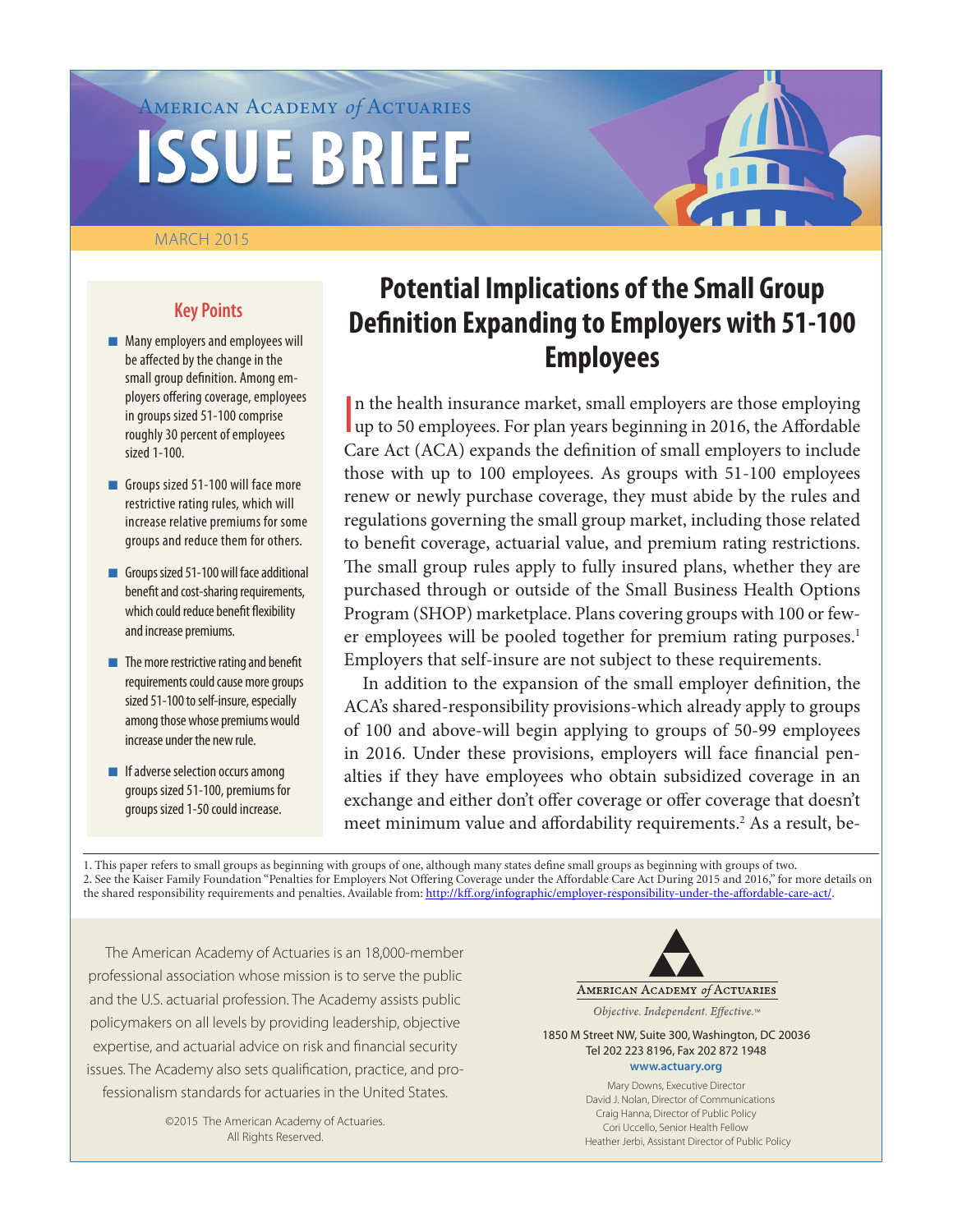ginning in 2016, the small group market will consist of employers with 1-100 employees - those with 1-49 employees will not be subject to the shared-responsibility penalties but those with 50-100 employees will face them.

As the small group market redefinition takes effect, it's important to consider the potential effects, not only on the groups sized 51-100, but also on those sized 1-50. The American Academy of Actuaries' Individual and Small Group Market Task Force developed this brief to examine how the rules applying to groups sized 51-100 will change and what that means for insurance offerings in the small group market. Specifically, this paper finds that:

- $\blacksquare$  Many employers and employees will be affected by the change in the small group definition. Among employers offering coverage, employees in groups sized 51-100 comprise roughly 30 percent of employees in groups sized 1-100.
- Groups sized 51-100 will face more restrictive rating rules, which will increase relative premiums for some groups and reduce them for others.

benefit and cost-sharing requirements, which could reduce benefit flexibility and increase premiums.

- The more restrictive rating and benefit requirements could cause more groups sized 51-100 to self-insure, especially among those whose premiums would increase under the new rules.
- If adverse selection occurs among groups sized 51-100, premiums for groups sized 1-50 could increase.

# **Many employers and employees will be affected by the new small-group definition**

The extent of a potential disruption due to the change in the definition of a small group depends in part on the size of the small group market as well as the relative size of the 51-100 employer group market compared to the 1-50 employer group market.

Data from the Medical Expenditure Panel Survey (MEPS) Insurance Component can be used to gauge the numbers of potentially affected employers and employees, even though the firm size categories of the MEPS differ slightly from the categories affected by the small group definition change. According to the MEPS, there were 159,000 private-sector establishments with a firm size between 50 and 99 that offered only fully insured coverage in 2013.<sup>3</sup> Upon renewal of their health insurance plan in 2016, any insurance these groups obtain must meet the ACA small group

| Private-Sector Establishments* Offering Coverage and Workers Enrolled, by Firm Size, 2013 |                                                          |         |                                                        |         |  |
|-------------------------------------------------------------------------------------------|----------------------------------------------------------|---------|--------------------------------------------------------|---------|--|
|                                                                                           | Establishments Offering Only<br>Fully Insured Coverage** |         | Employees Enrolled in<br><b>Fully Insured Coverage</b> |         |  |
| Firm Size                                                                                 | <b>Number</b><br>(thousands)                             | Percent | Number<br>(thousands)                                  | Percent |  |
| 1-49 Employees                                                                            | 1,592                                                    | 91%     | 8,393                                                  | 71%     |  |
| 50-99 Employees                                                                           | 159                                                      | 9%      | 3,413                                                  | 29%     |  |
| Total 1-99 Employees                                                                      | 1.752                                                    | 100%    | 11,806                                                 | 100%    |  |

<sup>n</sup>Groups sized 51-100 will face additional

Source: American Academy of Actuaries calculations of various MEPS Insurance Component tables available from: [http://meps.](http://meps.ahrq.gov/mepsweb/data_stats/summ_tables/insr/national/series_1/2013/ic13_ia_g.pdf) ahrg.gov/mepsweb/data\_stats/summ\_tables/insr/national/series\_1/2013/ic13\_ia\_g.pdf

\*Private-sector establishments include the self-employed with employees and incorporated self-employed with no employees, but exclude the unincorporated, self-employed with no employees.

\*\*Excludes establishments offering coverage that self-insure at least one plan, even if they also fully insure at least one plan.

3. In the MEPS, the unit of observation is an establishment, but the size categories reflect the entire firm. Establishments reflect a particular workplace or physical location where business is conducted. A firm is a business entity consisting of one or more establishments under common ownership or control. A firm represents the entire organization. In the case of a single-location firm, the firm and establishment are identical.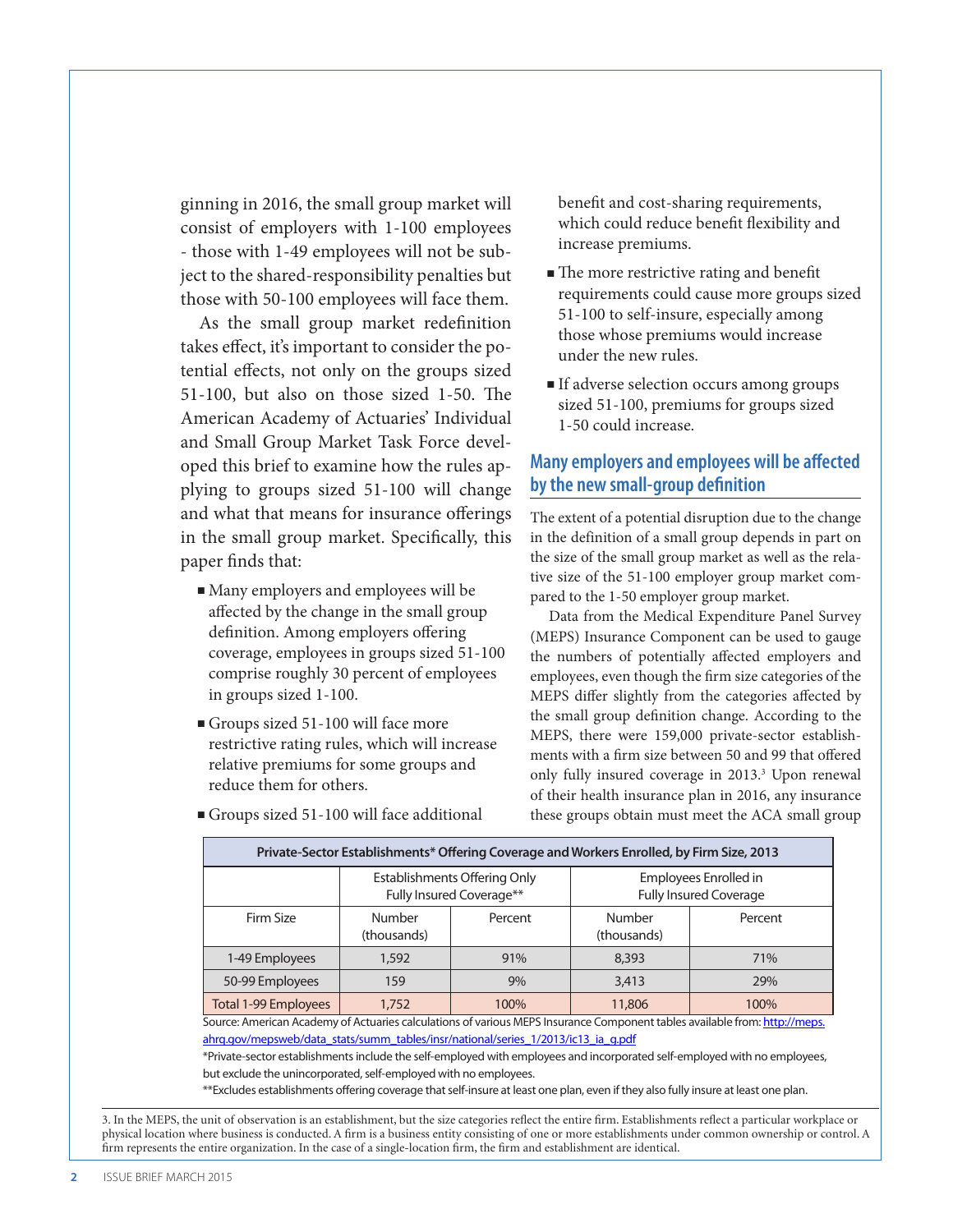requirements, unless they have grandfathered coverage.4 Although establishments with 50-99 employees comprised only 9 percent of all establishments with fewer than 100 employees that offered coverage, there were 3.4 million enrolled employees in these firms- 29 percent of the enrolled employees in firms with fewer than 100 employees.

The Employee Benefit Research Institute (EBRI) found similar results for 2012 when examining the Current Population Survey (CPS).<sup>5</sup> Among enrolled employees in groups sized 1-99, 30 percent were in groups with 50-99 employees. This figure includes workers in both fully insured and self-insured plans.

Notably, both the MEPS estimates and the EBRI estimates using the CPS focus on coverage of employees by firm size but do not reflect total numbers of members, which not only includes employees but also dependents. Therefore, the total numbers of affected individuals are understated. Also, the relative size of groups 1-50 and groups 51-99 could be different when dependents are included.

Nevertheless, the number of employers and individuals who will be affected by the change in the small group definition is sizeable. How they are affected-in terms of benefit coverage and whether relative premiums would increase or decrease-will vary by group. These issues are discussed in more detail below.

## **Groups sized 51-100 will face more restrictive rating rules**

Currently, issuers have broad flexibility in setting premiums for groups with 51-100 employees. There are no federal limitations in premium-rate development,

and at the state level, fewer restrictions are in place for groups sized 51-100 compared to those sized 1-50. When the small group market is expanded, groups sized 51-100 will face significant new rating restrictions. The only allowable characteristics on which the rates may vary from one small group to another are age, geographic area, tobacco use, and family size.<sup>6</sup> The impact of these more restrictive rules on premiums for groups sized 51-100 will vary across groups.

Common rating variables for groups sized 51-100 that will be prohibited in 2016 include:

- *Health status/historical group claims experience.* Currently, premiums can reflect the health status or claims experience of the group. Beginning in 2016, premiums cannot vary by health status or claims experience of the group, as premiums must be set based on the experience of the risk pool as a whole, which includes all fully insured, non-grandfathered small groups that are insured by the issuer in the state.
- *Industry*. Industry is commonly used to reflect the differences in risk across groups.
- *Group size*. The size of the employer is commonly used as a rating variable to reflect administrative efficiencies and adverse selection.
- *Gender*. Although premiums do not vary by gender within a group, issuers typically use age/gender factors when determining the overall premium of the group. These factors capture not only the impact of age on the cost of coverage, but also the impact of gender, which varies by age. Gender rating will no longer be permitted and, as described below, age rating will be limited.

4. Many states have adopted the ACA transition program, which allows small employers renewing coverage prior to Oct. 1, 2016, to delay entering the ACAcompliant marketplace until after their 2016 plan year ends.

5. Paul Fronstin, "Sources of Health Insurance and Characteristics of the Uninsured: Analysis of the March 2013 Current Population Survey." EBRI Issue Brief No. 390. September 2013. Available fro[m: http://www.ebri.org/pdf/briefspdf/EBRI\\_IB\\_09-13.No390.Sources1.p](http://www.ebri.org/pdf/briefspdf/EBRI_IB_09-13.No390.Sources1.pdf)df 6. Premium discounts also are available to groups with wellness programs.

Members of the Individual and Small Group Market Task Force include Chairperson, Karen Bender, MAAA, ASA, FCA; Eric Best, MAAA, FSA; Philip Bieluch, MAAA, FSA, FCA; Joyce Bohl, MAAA, ASA; April Choi, MAAA, FSA; Richard Diamond, MAAA, FSA; James Drennan, MAAA, FSA, FCA; Scott Fitzpatrick, MAAA, FSA; Rachel Killian, MAAA, FSA; Kuanhui Lee, MAAA, ASA; Timothy Luedtke, MAAA, FSA; Barbara Niehus, MAAA, FSA; Jason Nowakowski, MAAA, FSA; James O'Connor, MAAA, FSA; Bernie Rabinowitz, MAAA, FSA, FCIA, FIA, CERA; David Shea Jr., MAAA, FSA; Karin Swenson-Moore, MAAA, FSA; Steele Stewart, MAAA, FSA; Martha Stubbs, MAAA, ASA; David Tuomala, MAAA, FSA, FCA; Rod Turner, MAAA, FSA; Cori Uccello, MAAA, FSA, FCA, MPP; Dianna Welch, MAAA, FSA, FCA; and Thomas Wildsmith, MAAA, FSA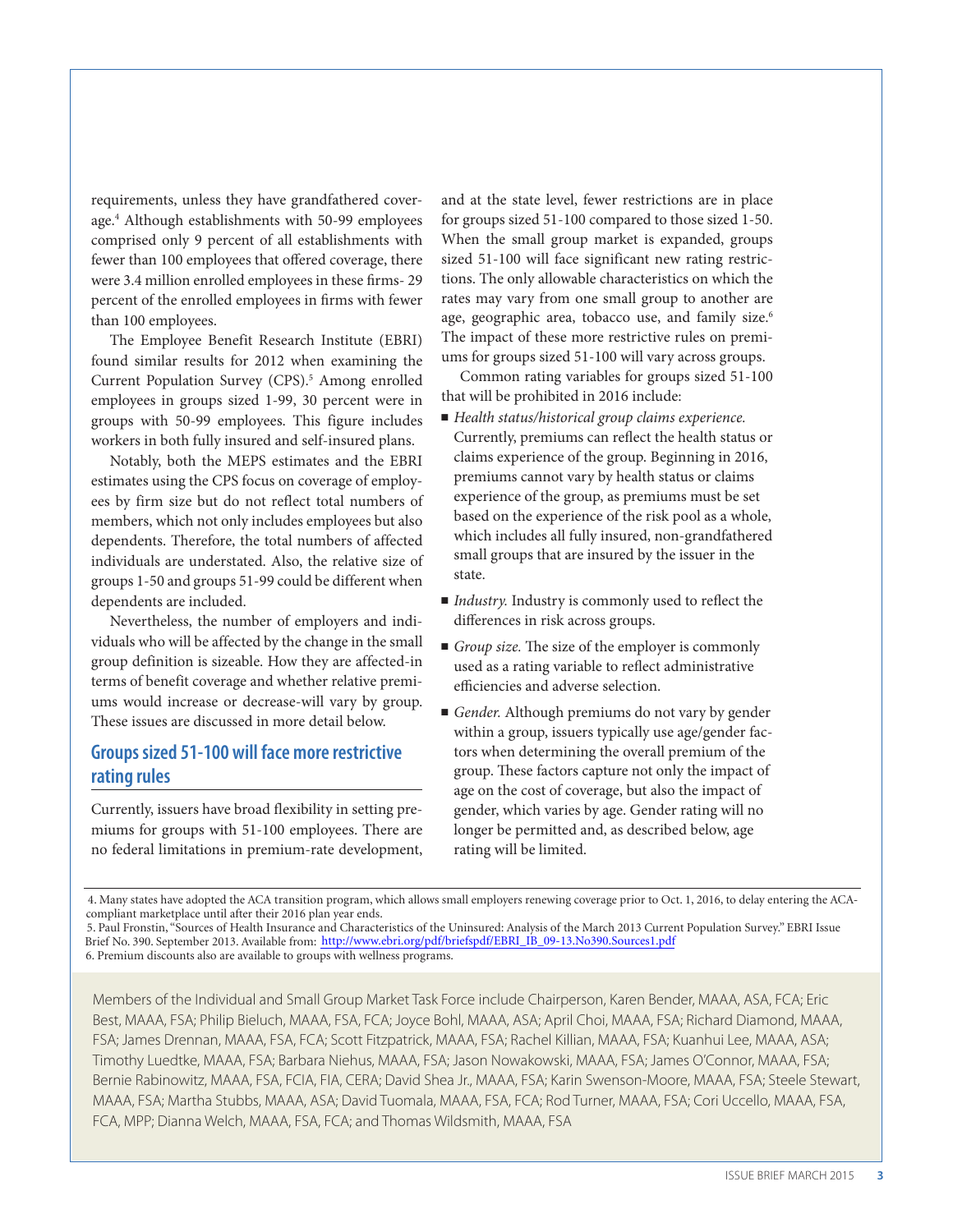■ *Employee participation rates and employer contribution shares.* Issuers often use these factors to reflect adverse selection, since higher participation rates and employer subsidies can be indicative of a better mix of health risks.

Additional federal limitations on the allowable rating variables that begin to apply to the 51-100 market in 2016 include:

- *Age*. Premiums for the group can reflect its age distribution, but the age rating factors are prescribed and may not vary for adults by more than a ratio of 3 to 1. That is, the rate for a 64-year-old cannot be more than three times the rate for a 21-year-old. Currently, issuers' age factors often reflect up to a 5-to-1 ratio or higher.
- *Geography*. Geographic regions within the state are prescribed and may be significantly different than the regions currently used by issuers.
- *Tobacco use*. Premiums may be increased to reflect tobacco use but not by more than 50 percent.
- *Family size*. At most, three children under the age of 21 within a family may be charged a premium. Additional children receive coverage at no additional charge.

These new rules may result in significant premiumrate changes for some groups, depending on the cumulative impact of the elimination or limitation of the various rating factors. These changes could have either a positive or a negative impact on the renewal rates for groups sized 51-100 in 2016. Premium changes will vary based on characteristics of the firm (e.g., firm size, industry, geographic location) and of its insured population, including employees and their dependents (e.g., age, gender, health status). For instance, the compression of premiums due to the agerating restrictions will increase the relative rates for groups with a younger population and reduce them for groups with an older population. Similarly, the prohibition of health-status rating will increase the relative premiums for groups with a healthy population and reduce them for those with less healthy populations.

In addition to the changes in allowable premium rating factors, groups sized 51-100 could face a change in how issuers bill for group coverage. In the small

group market, issuers bill employers by listing the rate applicable to each enrolled employee, based on the age of each member-employee and dependent-enrolled in the plan.7 This is referred to as list billing. In contrast, for groups sized 51-100, issuers usually use composite rating, in which the premiums shown on the bill represent the average rate for each family size coverage tier offered. Issuers also may choose to offer its small groups a composite premium option, and the total group premium would be the same as that under list billing. The approach determining the composite premium would be the same as that under list billing. The approach determining the composite premium for the small group market, however, is very different from that currently used for groups sized 51-100. If list billing is extended to the 51-100 group market, it will introduce administrative complexity for that market that does not exist today.

#### **Groups sized 51-100 will face additional benefit and cost-sharing requirements**

When the expanded small group definition becomes effective, groups sized 51-100 will for the first time be under ACA plan-design requirements that already apply to groups sized 1-50. First, these groups will be subject to the essential health benefits (EHB) requirement, which defines the set of health care service categories that must be covered by the plan. EHBs include some benefits, such as pediatric dental, that typically are not included in plans in the large group medical market. Second, all plans must satisfy a metallic benefit level ranging from bronze to platinum, reflecting the actuarial value of the plans' cost-sharing features (i.e., the portion of covered benefits paid for by the plan, on average).

When these new requirements were imposed on small groups sized 1-50 beginning in 2014, they did not significantly impede plan-design flexibility, because these groups were already subject to a fairly limited range of benefit-design choices. Compared to groups with 50 or fewer employees, however, groups with more than 50 employees typically have had more flexibility in the benefit options from which they could choose, both from a covered-services perspective as well as for specific cost-sharing features. The ACA requires non-grandfathered plans for groups

7. As noted above, a maximum of three children under the age of 21 can be billed as dependents for a specific employee.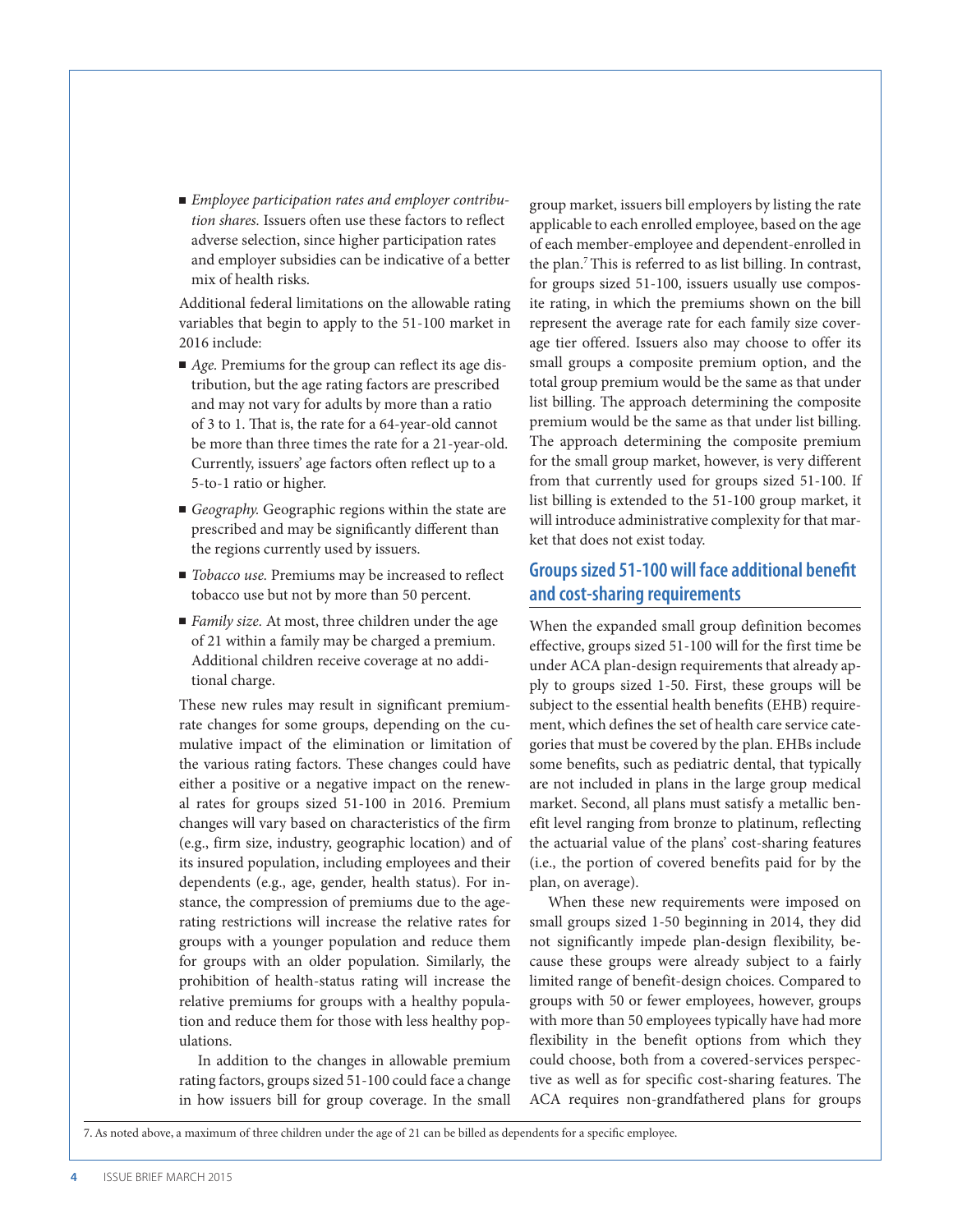larger than 50 to comply with provisions related to annual out-of-pocket limits, annual benefit limits, and coverage of preventive services with no consumer cost sharing.<sup>8</sup> But aside from these requirements and the 60 percent minimum value requirement, the ACA allows large groups a great deal of flexibility regarding covered benefits and other limitations on plan-design features.

As a result, the new requirements will impose a greater reduction in benefit and cost-sharing flexibility for groups sized 51-100 than they currently experience. Plans likely will need to be changed to meet benefit coverage and actuarial value requirements. Such

changes also could affect premiums. For instance, upward pressure on premiums could result if the EHB and cost-sharing requirements result in more generous coverage.

#### **Younger and healthier groups sized 51-100 may face increased incentives to self-insure**

Groups sized 51-100 that will be subject to the small group market rules may have increased incentives to self-insure. A primary reason might be to avoid a higher premium in the fully insured, small group market due to premium-rating limitations and benefit and cost-sharing requirements. A self-funded

#### **Prevalence of Self-Funding**

Employers that offer health insurance benefits can opt to purchase fully insured coverage, or they can opt to bear the insurance risks themselves and self-insure. The Employee Retirement Income Security Act (ERISA) exempts self-insured health plans from state health insurance regulations, including issue and rating rules and benefit requirements. As a result, self-insured groups can have more flexibility regarding benefit coverage and plan design, and their costs more directly reflect their actual claims. Self-insured groups are also exempt from state premium taxes and the ACA health insurance fee levied on fully insured plans. Although self-insuring can subject firms to risks of unexpected high claims, this risk can be limited through the purchase of stop-loss coverage.

Employer size, in particular, is a primary factor in determining whether it is feasible for an employer to self-insure. In smaller groups, large year-to-year fluctuations in claims can occur, making it more difficult and risky to budget directly for health costs. As group size increases, however, health claims are likely to be more predictable and stable. Indeed, the prevalence of self-funding generally increases by firm size.

| Percent of Private-Sector Enrollees That Are Enrolled in Self-Insured Plans at Establishments<br>That Offer Health Insurance, by Firm Size, 2013 |                                            |  |  |  |
|--------------------------------------------------------------------------------------------------------------------------------------------------|--------------------------------------------|--|--|--|
| <b>Firm Size</b>                                                                                                                                 | Percent of Enrollees in Self-Insured Plans |  |  |  |
| $1 - 10$                                                                                                                                         | 13.1%                                      |  |  |  |
| $11 - 24$                                                                                                                                        | $9.7\%$                                    |  |  |  |
| $25 - 49$                                                                                                                                        | 11.9%                                      |  |  |  |
| 50-99                                                                                                                                            | 14.3%                                      |  |  |  |
| 100-999                                                                                                                                          | 33.6%                                      |  |  |  |
| $1.000 +$                                                                                                                                        | 85.6%                                      |  |  |  |

Source: American Academy of Actuaries calculations of various MEPS Insurance Component tables available from: [http://meps.ahrq.gov/mepsweb/data\\_stats/summ\\_tables/insr/national/series\\_1/2013/ic13\\_ia\\_g.pdf](http://meps.ahrq.gov/mepsweb/data_stats/summ_tables/insr/national/series_1/2013/ic13_ia_g.pdf)

An employer's demographic characteristics, which factor into expected health costs, also can influence whether it self-insures. For instance, groups with younger or higher-paid employees may be more likely to self-insure than those with older or lower-paid employees.

8. In addition to these provisions, plans were no longer allowed to impose benefit limitations on pre-existing conditions or to charge higher cost-sharing for emergency services provided out of network.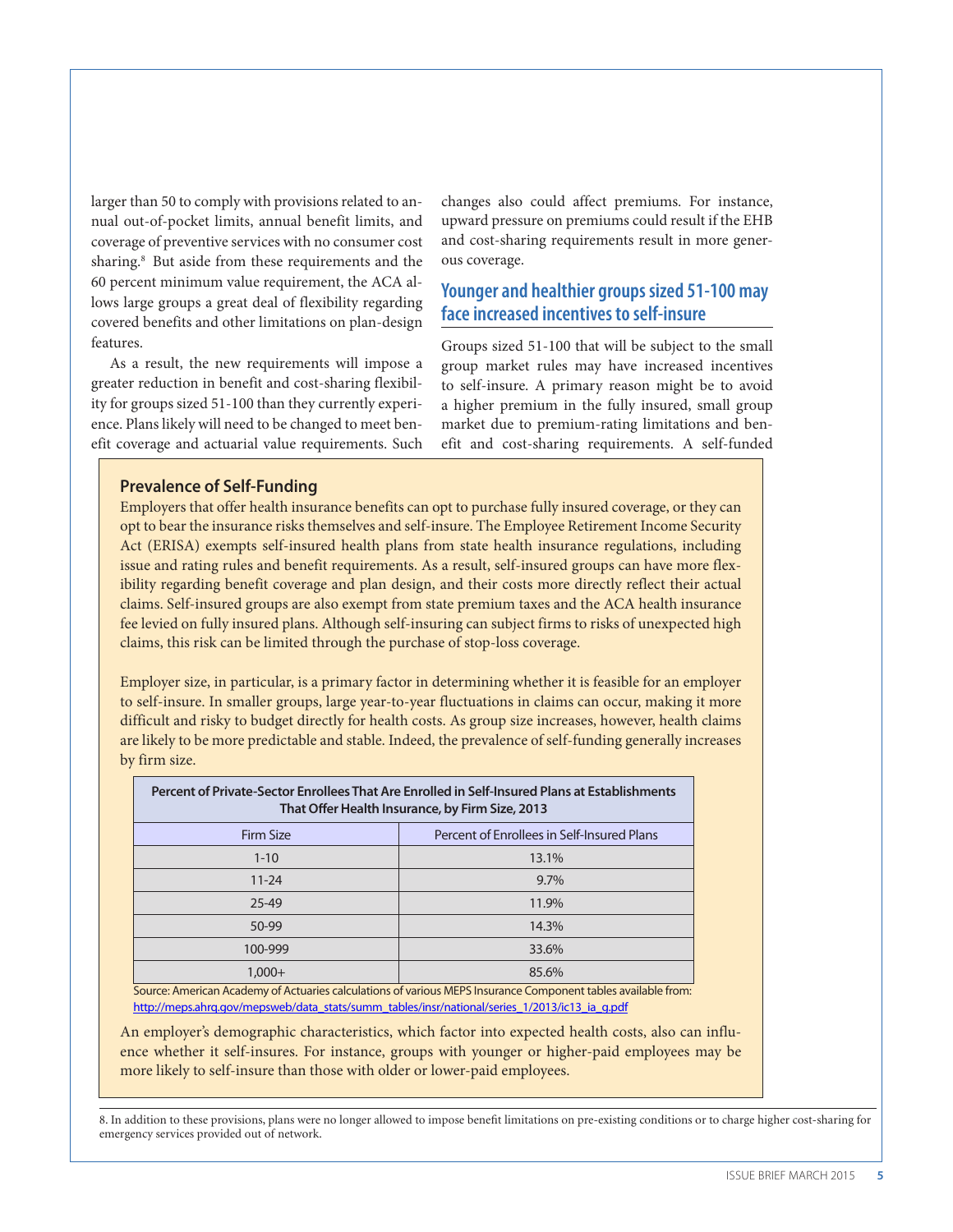group's health plan costs more directly reflect its own claims experience and demographics. Therefore, groups more likely to see relative premium increases, including those with a younger and healthier population, may have the greatest incentives to self-insure. Offsetting these potential advantages are: a greater fluctuation in cash flow associated with self-funding; potentially greater financial risk, depending on the morbidity of the group; and a greater assumption of administrative responsibilities as well as compliance and reporting requirements, which generally are within the domain of the insurer. Reinsurance mechanisms and third-party administrators can mitigate these disadvantages.

Although self-insurance typically has been more prevalent among larger firms, lower stop-loss attachment points have become more available, making self-insurance with stop-loss coverage a more viable, and less risky, option for small employers. In addition, self-insuring becomes somewhat less risky to plans after the small group definition is extended, because it provides these groups the protection of guaranteed issue coverage. Currently, if a member of the self-insured group has a significant continuing claim, the employer's costs will increase. In the underwritten large group market, the employer may have difficulty renewing its stop-loss coverage or finding a fully insured plan with a premium not reflecting the high cost of that continuing claim. As a small group, however, the employer could apply for fully insured, small group coverage at rates that do not reflect health status or claims experience. Once the claim is resolved, it could be possible for the employer to revert back to self-insurance. Notably, an EBRI study found that after Massachusetts implemented health reforms in 2006, self-funding increased for all firm sizes greater than 50.9

If higher-cost groups sized 51-100 continue to opt for fully insured coverage but more lower-cost groups self-insure, the small group, single risk pool plans would experience adverse selection. Premiums for these plans would increase as a result.

### **Adverse selection among groups sized 51-100 could increase premiums for groups sized 1-50**

Current premiums for groups sized 1-50 reflect the average costs for these groups. When the small group definition is extended, then premiums in the small group market will change to reflect the influx of groups sized 51-100. If the average costs for groups sized 51-100 that enter the market exceed the current average costs of groups sized 1-50, due to adverse selection or other reasons, small group rates would increase as a result. In response to any higher premiums, groups sized 1-50 may reconsider their decision to offer health insurance, especially because they are not subject to the employer-shared responsibility provisions.

Although it is possible that premiums for groups sized 1-50 would decline if groups sized 51-100 are lower cost on average than smaller groups and they opt to continue to fully insure, factors exerting upward pressure on premiums are more likely to dominate.

The premium impact on groups sized 1-50 will depend not only on the average costs of the groups sized 51-100 relative to those of groups sized 1-50, but also the distribution by group size within the 1-100 market. There are more than twice as many covered employees in the 1-50 group size category than in the 51-100 category, which would somewhat moderate the premium impact.

#### **The full impact of the small group definition change on premiums will occur over several years**

Many states have adopted the ACA-transition program, which allows small employers to delay entering the ACA-compliant marketplace until after their 2016 plan year ends.10 Groups sized 51-100 that would face higher costs or less attractive benefit plans by moving to an ACA-compliant small group plan would be more likely to renew their current plans into 2017, after which they would need to move to a small group plan if they want fully insured coverage. This postponement would likely result in higher small group market premiums in 2016. Such an increase could be

9. Paul Fronstin, "Self-Insured Health Plans: State Variation and Recent Trend by Firm Size." EBRI Notes: 33(11). November 2012. Available from: [http://](http://www.ebri.org/pdf/notespdf/ebri_notes_11_nov-12.slf-insrd1.pdf) [www.ebri.org/pdf/notespdf/ebri\\_notes\\_11\\_nov-12.slf-insrd1.pdf](http://www.ebri.org/pdf/notespdf/ebri_notes_11_nov-12.slf-insrd1.pdf)

10. The March 4, 2015, CMS Bulletin, "Insurance Standards Bulletin Series - Extension of Transitional Policy through October 1, 2016," gives states the option of deferring compliance with the expanded small group definition for groups renewing their policies on or before Oct. 1, 2016. This is a state-by-state decision. Available from: <http://www.cms.gov/CCIIO/Resources/Regulations-and-Guidance/Downloads/transition-to-compliant-policies-03-06-2015.pdf>